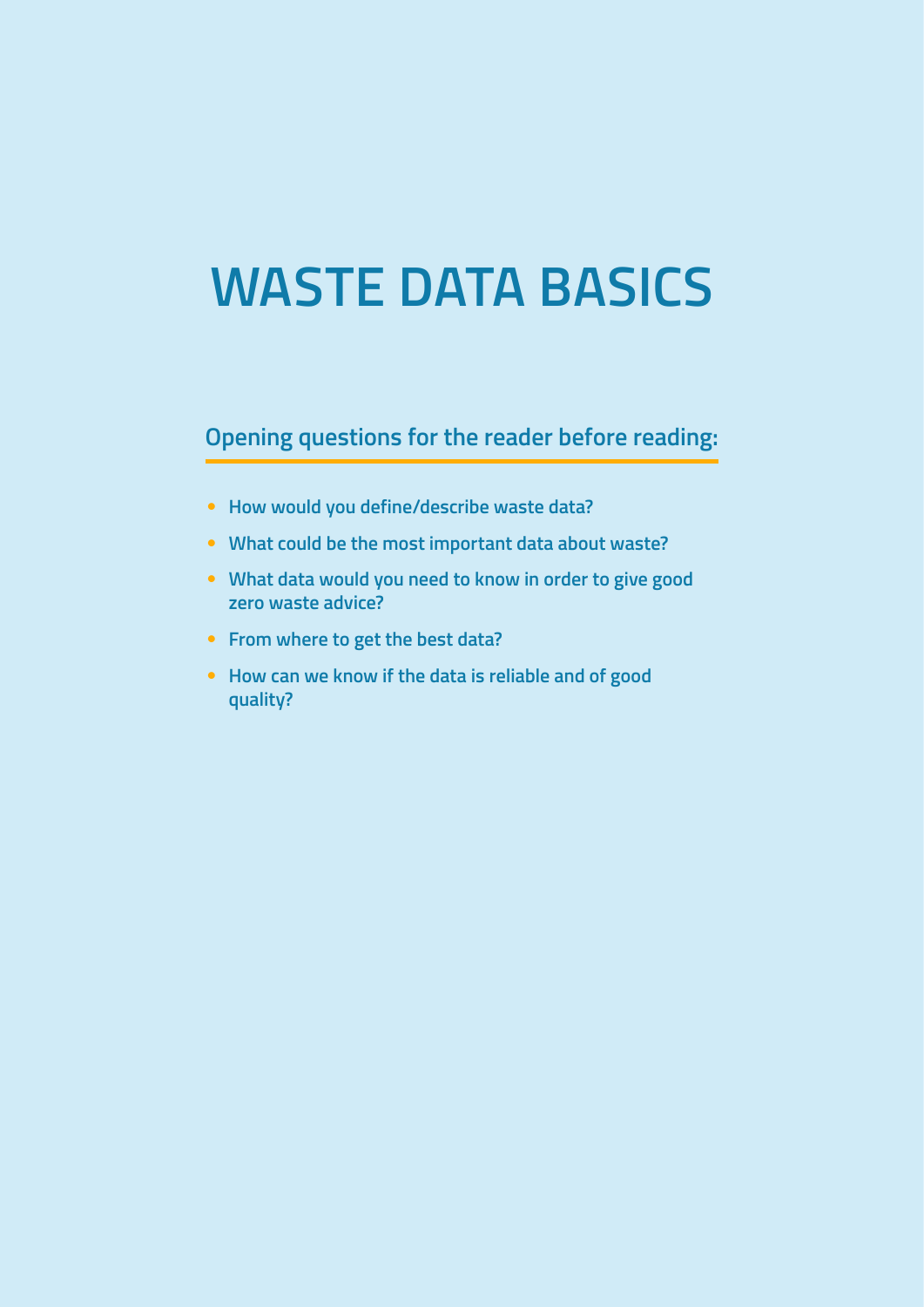## **PURPOSE OF COLLECTING WASTE DATA – WHY COLLECT DATA?**

The more we know about our waste, the better we can manage it. Data is essential in setting recycling and recovery targets, calculating current waste treatment trends and identifying potential problem areas. In general, good data helps saving money. Accurate waste data provides a foundation for implementing effective waste management.

#### **Consider this exercise:**

Imagine you wanted to reduce the amount of food waste in your city. It's relatively easy to come up with preventive measures, but how would you know you are on track? Where and how would you get the data to verify the impact and even to be sure action needs to be taken in the first place?

**What would your plan of action be? You can also write it down and see if you can get some more hints from this chapter.**

#### **TYPICAL WASTE DATA TYPES – DATA ABOUT WHAT?**

In general, all waste from a given country is called 'total waste'. One of the essential tasks would be discovering what categories, types and fractions are there:



- **Waste category** is a broad class of waste with common characteristics like residential waste (coming from residential areas, connected to our everyday life or households) or construction and demolition waste. Even though different in details, the composition of such waste is predictable.
- **Waste types** are a subdivision of waste categories. For example, residential waste contains waste from households and waste from gardens.
- **Waste streams** define where the waste goes. At home, citizens source separate waste into fractions, which are then collected and managed as waste streams.
- **(Waste) material fractions** are visually sortable materials: paper, plastic, glass, food waste, etc. Usually this is enough to sort waste according to such categories at home. Each material fraction, however, contains many sub-fractions: office paper, newspaper, books, magazines, cardboard, corrugated cardboard. Sub-fractions are important on the material market where prices are specified at a high detail level depending on the material specifications. Material fractions are sometimes separated into sub-fractions at the source and further separated by quality classes in waste sorting facilities. It is a good exercise to check the local market of waste materials to see which quality classes are most appreciated.
- **Substances** defines the content material that can be described in a laboratory, like the content of water, dry matter or ash, nitrogen, heavy metals, calorific value, etc., or for instance the content of heavy metals in each waste plastic fractions.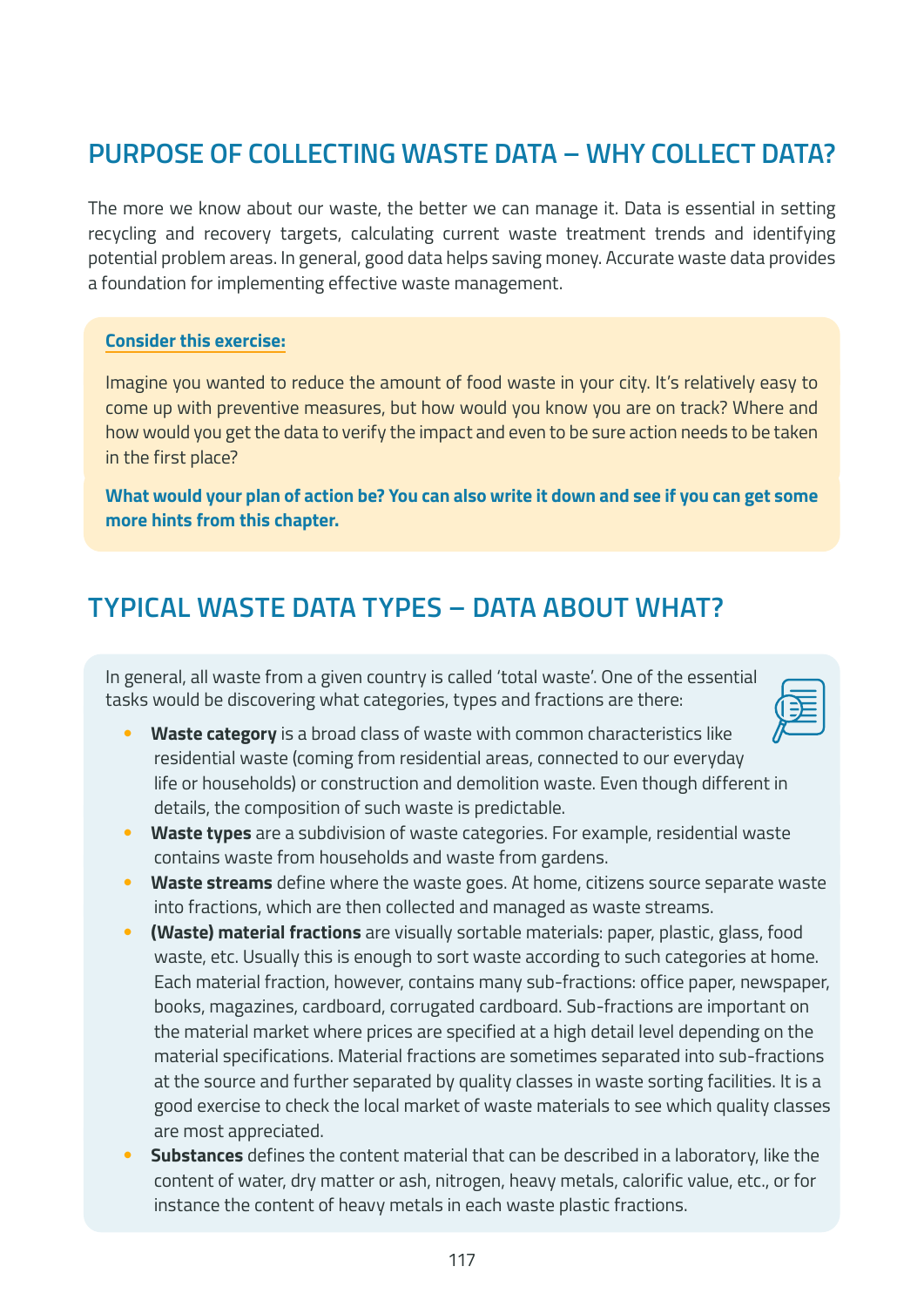#### **Overview on how different waste data types relate to each other:**



**Waste category**

Typically, waste quantities are reported as:

- Wet weight, since this is easily measured. Wet weight is measured at the scale after collection and it is subject to change: it reduces because of evaporation or due to biological degradation; or increases due to rainfall.
- **Volume** based, since volume is easily estimated. Volume can be easily reduced by compacting; therefore it is not a reliable parameter. Knowing the bulk density (kg/m<sup>3</sup>) allows transformation between mass and volume.
- **Chemical composition** from the laboratory is usually obtained from very small quantities (few grams) and expressed on a dry weight basis (dry matter, dry solids, total solids). It is accurate compared to errors, which are made in sample collection.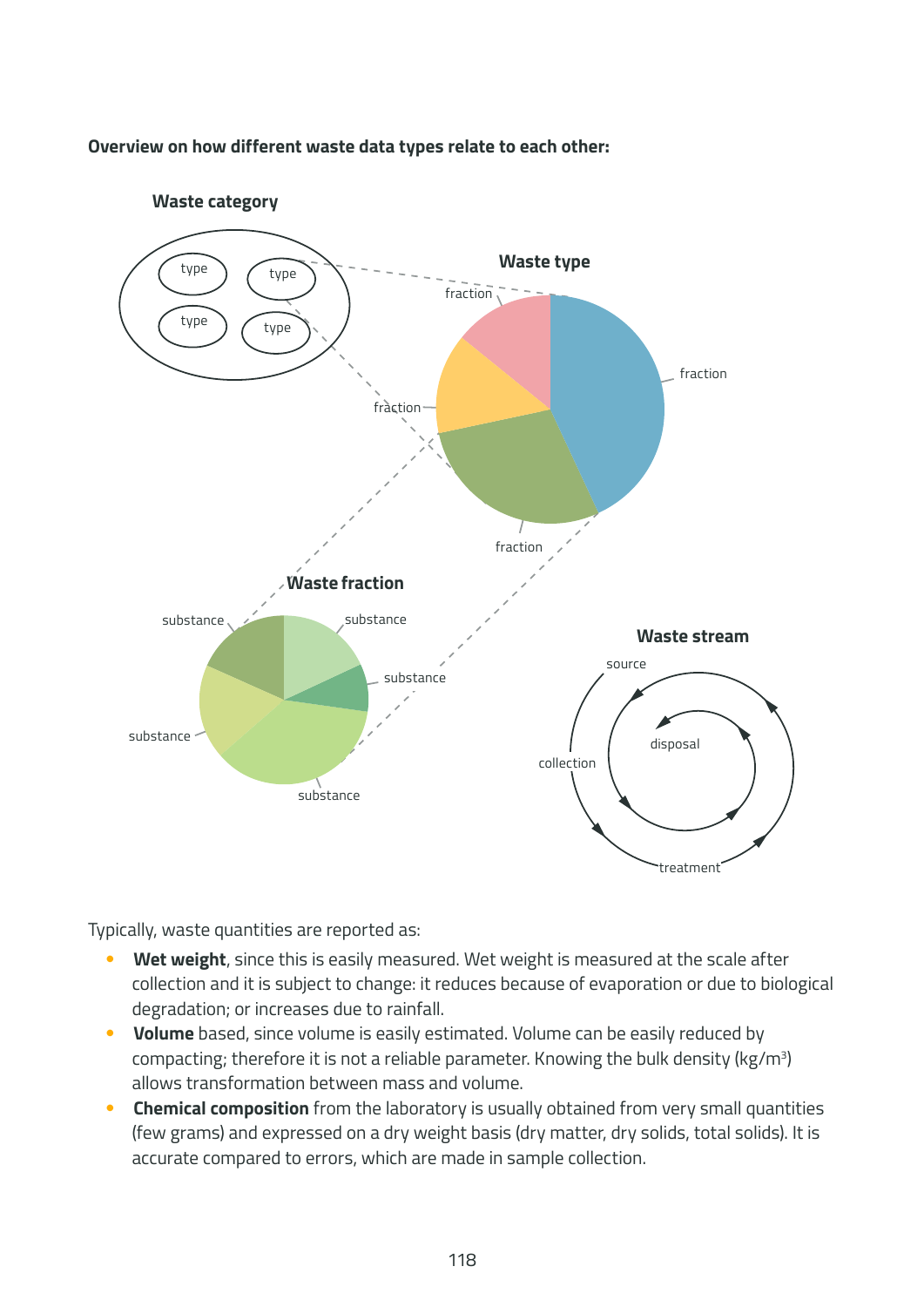# **WASTE DATA SOURCES – WHERE TO GET DATA?**

Follow the waste stream and split the responsibilities at each lifecycle stage between possible actors. Therefore, **who is responsible** for collection (of every type of waste), where these waste streams end up (waste sorting facility, material recovery facility, composting site, incinerator or a landfill)? You can ask for data from the responsible body or from the authority to whom it reports.

In the case of a public entrepreneur, the data is likely public. In the case of private companies, the data is public as much as the contract allows or as transparent as the company is. If we do not know the responsibilities then we do not know with whom to talk about zero waste. This means we need to study the existing contract of waste hauler (if public). What kind of wastes are covered by these, and which wastes are not covered? It is also important to specify waste types which are separately addressed (e.g. household hazardous waste) and which collection is a duty of some other organisation (e.g. Extended Producer Responsibility organisation) to understand who is doing what, where and if there are any significant gaps.

First we need to know all the waste which is **collected**. Note: waste generated does not equal to waste collected. The waste hauler needs this data for calculating **fees**. The treatment facility needs this data periodically for design adjustments and frequently for calculating fees. Data on kg per street address is not very useful, unless we know the number of inhabitants per address.

**Costs** associated with waste are at the centre of many calculations and decisions about how to run waste management. It can be insightful to calculate the total sum per year of waste related costs in a particular municipality. One should know how much a person or household is paying for waste collection and treatment/disposal. One should know what is the current gate fee<sup>1</sup> at the landfill or incinerator. Cost of any collection and/or treatment method proposed by the Zero Waste Ambassador, which is comparable to existing one, would be acceptable to waste producers.

Some waste data is collected because it is mandatory. This is when authorities require information i.e. the types of waste being disposed of at landfills, the amount of waste that is incinerated, and what materials are treated by the recycling sector. Publicly available data can be found in national databases. Also Eurostat offers different datasets, for example: waste generation and waste treatment, in all Member States, key waste streams and shipment statistics.

### **DATA ACCURACY AND PRECISION – IS THE DATA RELIABLE?**

Perfectly representative data is rare, because of:

- Spatial (area-wise) variation of waste;
- Temporal (time-dependant) variations;
- Uncertainty (duration of waste audit, amount of waste studied, sampling errors).

<sup>&</sup>lt;sup>1</sup> Gate fee is the fee paid at the reception to any waste treatment plant. It does not include transportation cost, but it does include the cost for processing of waste and taxes.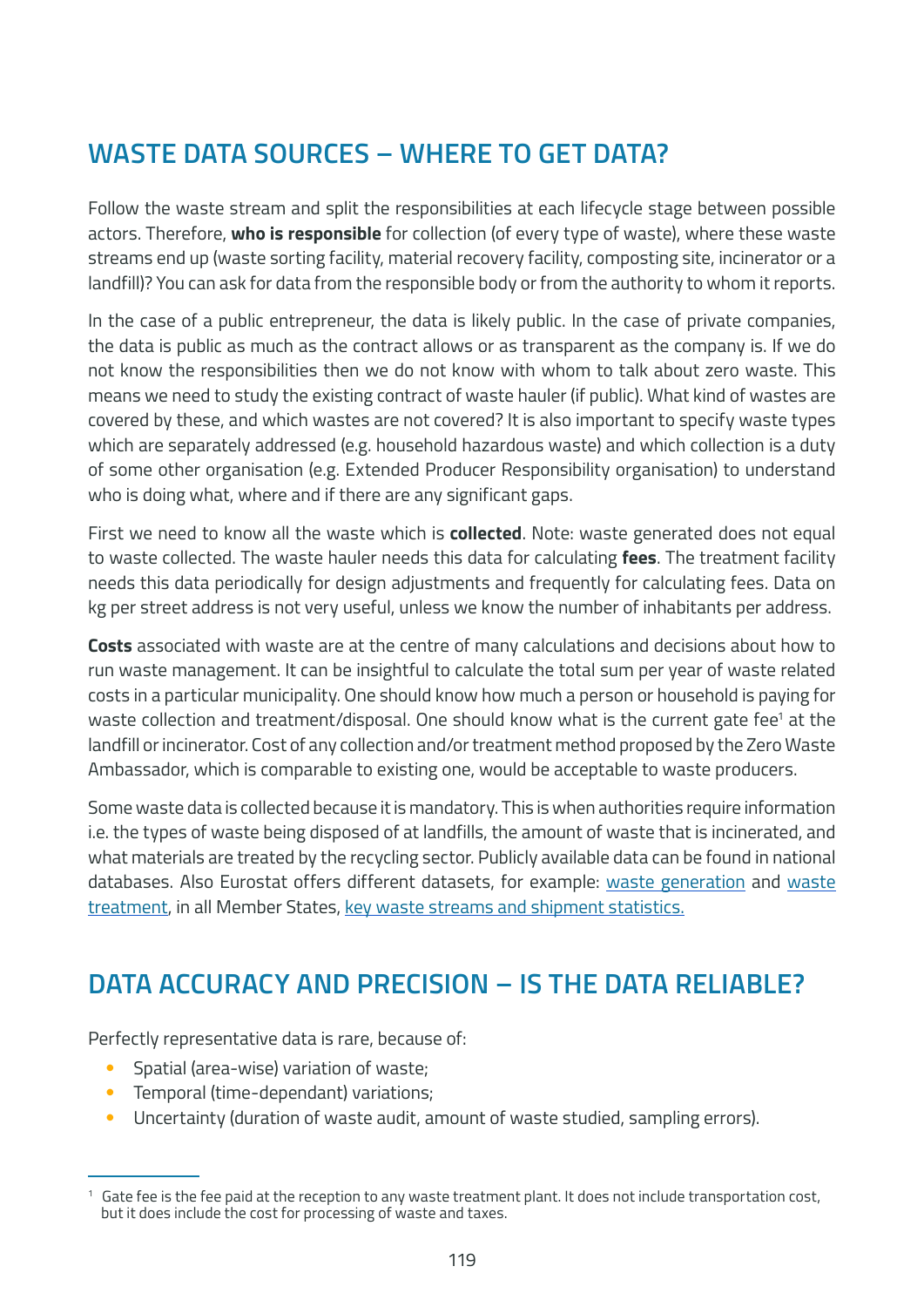It is important to also know the **age** of the data, the best being of course data from the latest year. Older data series, however, offer trendlines. So we should not ignore data from the past. Data can be illustrated by drawing a time series chart to identify basic trends more easily.

One common pitfall involves data about **separate collection and recycling**. People often refer to them interchangeably when talking about collection performance, so it is important to verify whether the numbers are for actual recycling or just separate collection. The latter is a good proxy, but because of process losses and impurities it will always be lower than the former.

Other waste related targets need scrutiny for the same reasons. Sometimes legal definitions are involved, sometimes what is actually being measured is surprisingly different from what the name suggests and sometimes there are multiple valid methodologies for computing the targets, potentially giving significantly different (or incomparable) results. You can read more about it in the *Waste policy and advocacy* chapter.

For reasoning and advocacy work we often also use qualitative or even non-waste related data. In these times of ubiquitous access to the internet, it is progressively easier to get data on whatever we desire. Often however the true sources are not given, data is misrepresented, omitted or forged and reuse becomes tricky. The Full Fact team (and several others) have prepared a useful toolkit for detection of doctored images, fake news and other mis- or dis-information. Explore it at Full Fact Toolkit.

### **MUNICIPAL SOLID WASTE**

The EU defines **municipal solid waste (MSW)** as waste from households and waste from other sources, such as retail, administration, education, health, accommodation, food and other services and activities, which is similar in nature and composition to household waste.



- MSW includes waste from park and garden maintenance, such as leaves, grass and trees clipping, and waste from market and street cleaning services, such as the content of litter containers and street sweepings.
- Materials such as sand, rock, mud or dust, and waste from activities such as  $\overline{\mathbf{X}}$ production, agriculture, forestry, fishing or construction and demolition are excluded from the scope of MSW.

It constitutes approximately 7–10% of the total waste generated by weight, but is amongst the most complex ones to manage, as it is a mixture of many individual waste types and materials. So it is **one of the key waste streams to monitor** and regularly collect data about. One good way to understand this heterogeneous waste better is to conduct a waste composition audit.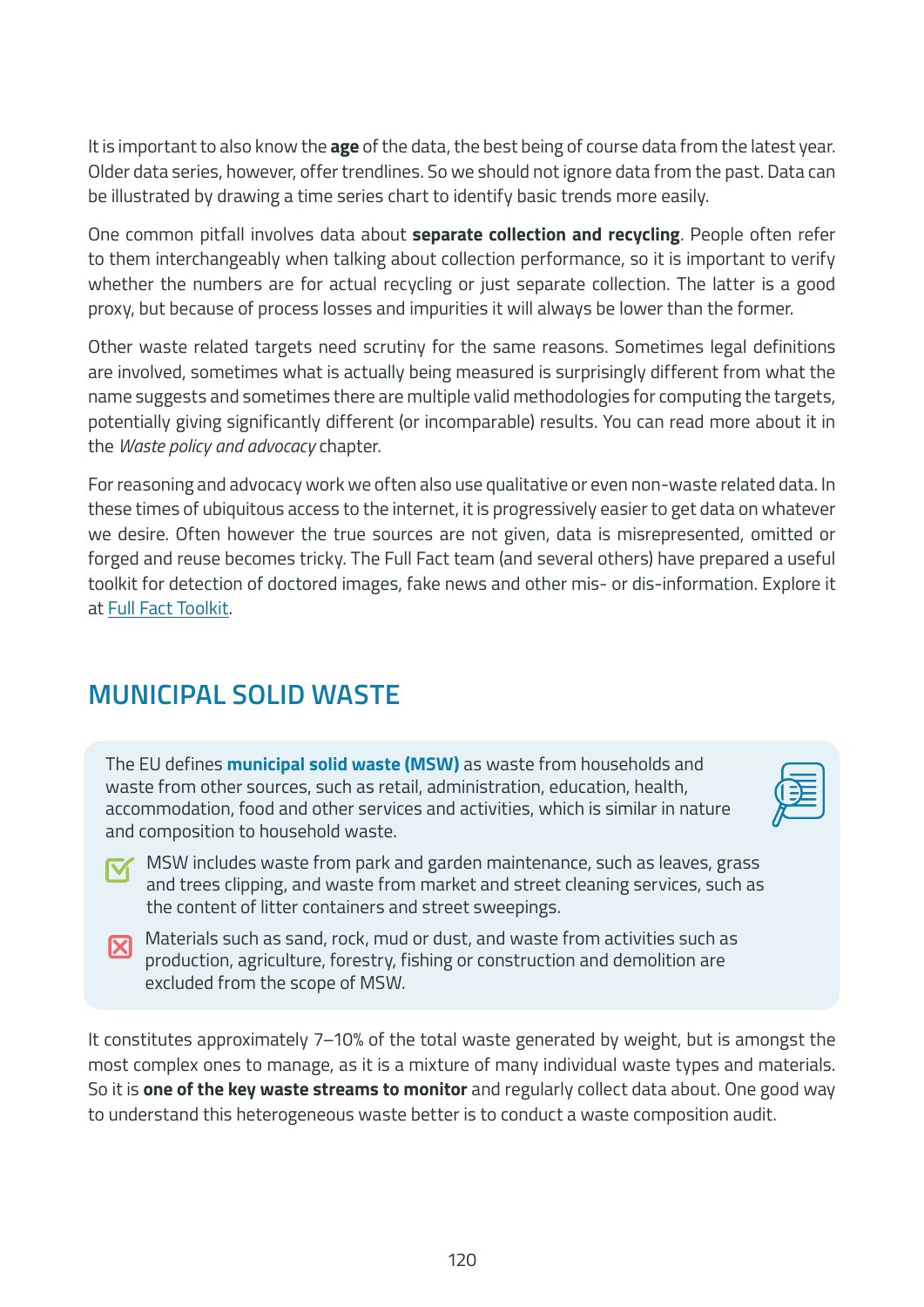# **THE ROLE OF WASTE AUDITS**

Waste audit or assessment is the only exact option for learning the composition of MSW. In general a large sample is chosen from collected MSW, which is then mixed up to be more uniform. A smaller sample to analyse is then chosen from it. Finally, through sorting (characterisation) of individual waste fractions contained in the sample, an overall composition is concluded. By averaging several samples the real composition can then be properly estimated.

The purpose of a waste characterisation event must be clearly determined because the data will later be used for solving specific problems. This means that it is important to think into which and how many fractions the waste should be sorted in the analysis.

| <b>Waste fraction</b> | <b>Share %</b> |
|-----------------------|----------------|
| Paper                 | 10.3           |
| Biowaste (organics)   | 28.2           |
| Plastics              | 14.3           |
| Glass                 | 3.2            |
| <b>Metals</b>         | 2.9            |
| <b>Textiles</b>       | 8.9            |
| Composite packaging   | 1.6            |
| Wood                  | 1.5            |
| Batteries             | 0.1            |
| E-waste (WEEE)        | 0.8            |
| Other                 | 28.4           |

Example: National MSW composition analysis for Slovenia (simplified), MOP, 2019

What to expect? As a rule of thumb, one third of our municipal waste is biodegradable/organics, another is paper products, and the third part is all the rest combined. About two third of municipal waste by volume is packaging, and by weight is biodegradable waste.

In developing countries the amount of organic waste is higher, but the amount of paper and plastic is lower. This is because of different consumption habits.

#### **Looking at the table above what is the % of – waste by weight or volume?**

It is always good to specify in which units the waste is described.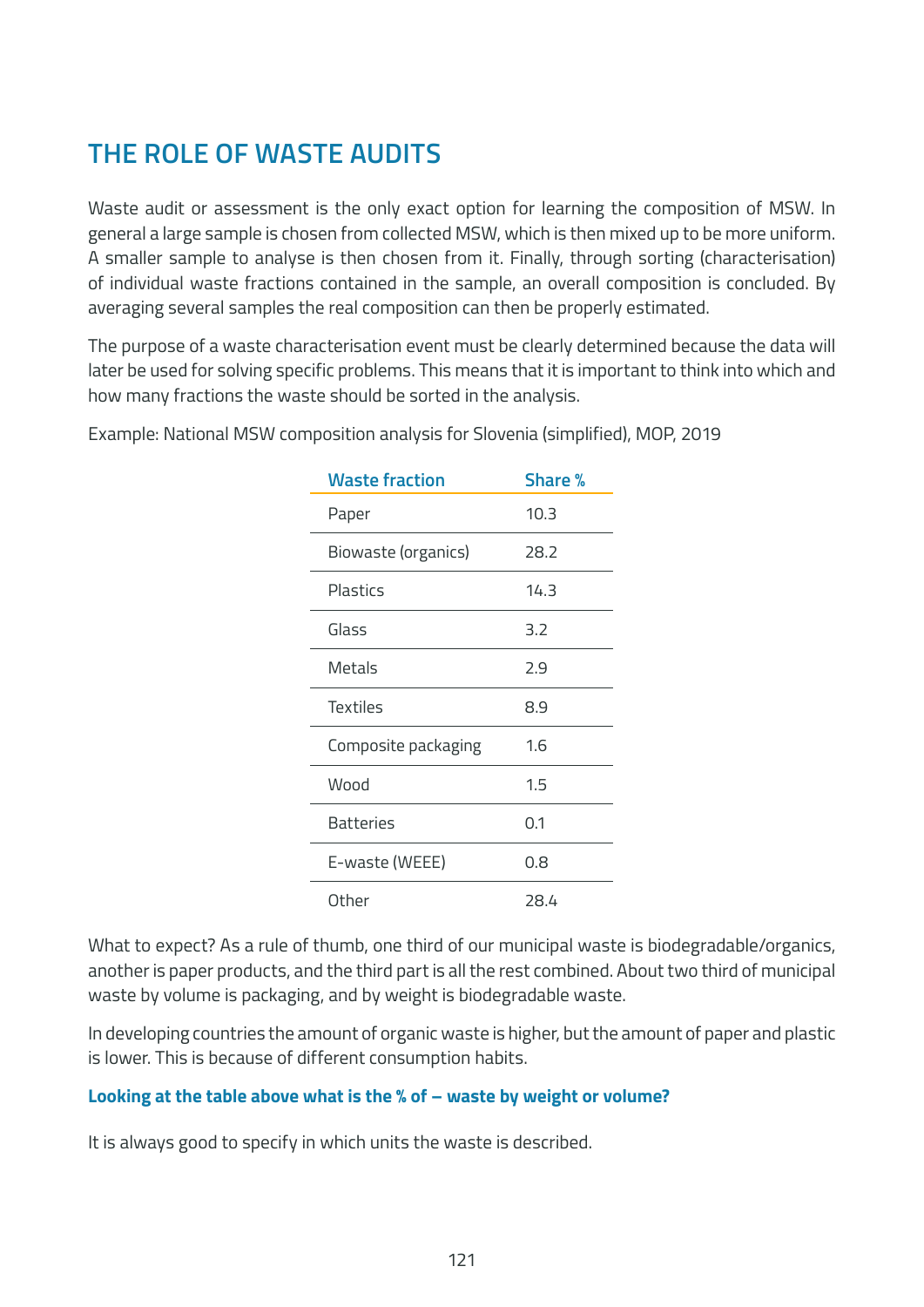### **USEFUL WASTE DATA UNITS**

The **quantity of waste** per defined time and per unit is called a unit generation rate. Most often weights should be expressed as such 'unit generation rates' to make data fairly comparable. Examples:

- kg waste/capita/year, (also ton,  $m<sup>3</sup>$ , number of bins, etc.);
- kg waste/employee/year;
- $\;$  kg waste/m<sup>2</sup> of building demolition;
- kg waste/hospital bed/year.

For municipal waste, the most common unit generation rate is in kg/person/year. Since the number of people per household is a flexible character then sometimes the rate kg/household/ day-week-month is used.

Worldwide, waste generated per person per day varies widely, from 0.1 to 4.5 kg. In Europe, one person generates 1 or 2 kg of MSW per day. Assuming that people are quite similar, one should start with assuming that every person generates ONE kg of MSW per day.

#### **Exercise:**

Multiply the number of inhabitants (in your city or country) by 1 kg and by 365 days per year. This gives you a total amount of MSW per year. It is in kg! To get it in tons, divide it by 1000.

About half of this is generated at home, and half is generated elsewhere (at work, dealing with hobbies, sports and leisure). This is your starting point to target waste reduction or improve source separation (at home or in the office?).

In order to have comparable and reliable data on waste generation and treatment in all EU countries, clear definitions and a common understanding of waste classification is necessary. Classification of waste in the EU for administrative purposes divides waste into 20 classes.<sup>2</sup>

Each waste type is characterised by a six-digit code. First two digits identify the source generating the waste, e.g. means waste category (20 is municipal wastes); next two digits waste type (20 01 is separately collected fractions), and last two digits indicate it in more details (20 01 01 is waste paper and cardboard; 20 01 02 is glass etc.)

In Europe waste management prices are expressed in euros (or other local currency) per ton or per kilogram.

<sup>2</sup> Commission Decision 2000/532/EC